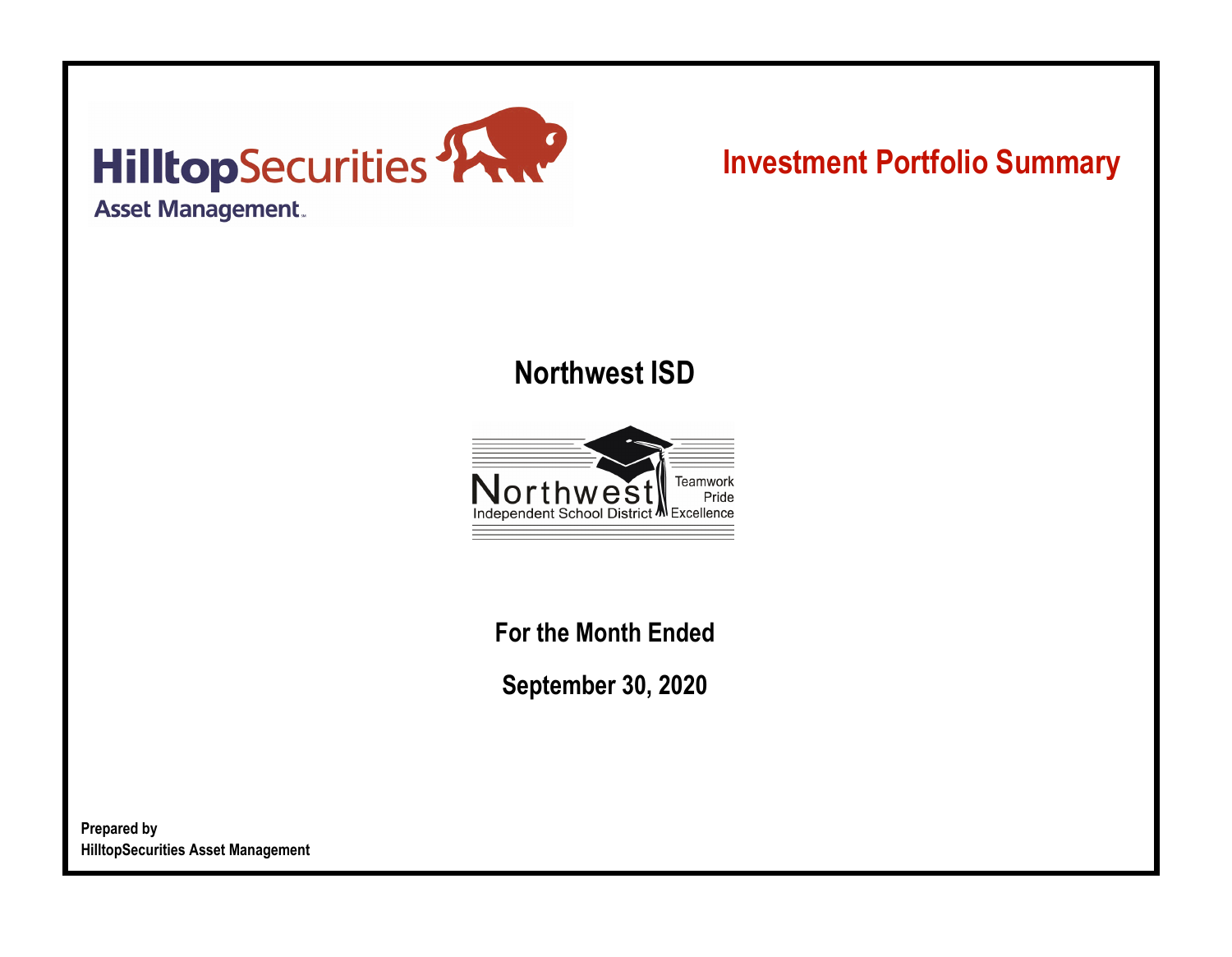

### **Report Name**

| <b>Certification Page</b>                |
|------------------------------------------|
| <b>Executive Summary</b>                 |
| Benchmark Comparison                     |
| Detail of Security Holdings              |
| Change in Value                          |
| Earned Income                            |
| <b>Investment Transactions</b>           |
| Amortization and Accretion               |
| <b>Projected Fixed Income Cash Flows</b> |

## **Table of Contents / Market Recap**

#### **MARKET RECAP - SEPTEMBERT 2020:**

The U.S. economy continued to recover with some areas, housing in particular, doing exceptionally well. On the whole, economic data reporting during September was better than expected. The economy contracted at an annualized -31.4% rate during the second quarter, but the Atlanta Fed's GDPNow model is projecting a remarkable +34.6% rebound in the third quarter. The government clearly succeeded in keeping consumption afloat with stimulus including \$1200 checks for individuals, \$600 weekly unemployment supplements, and the Paycheck Protection Program. With those measures having expired, the question now is whether Americans can keep up the pace of spending into the fourth quarter.

There are still areas of concern, most notably on the employment front. Nonfarm payrolls added back another 1.4 million jobs during August and at this point, 10.5 million jobs have returned, which is still less than half of the 22 million jobs lost in March and April. The headline unemployment rate dropped from 10.2% to 8.4%, well below the 9.8% median forecast, but the broader U6 measure, the so called "under-employment rate" which is arguably a more accurate indicator, remains quite high 14.2%. Weekly initial claims for unemployment benefits remain elevated with the four-week moving average ending September at 867k, roughly four times higher than pre-pandemic levels. On the brighter side, the ISM manufacturing index for August showed another month of improving optimism with the factory index climbing from 54.2 to 56.0, while the services index slipped from 58.1 to 56.9, indicating a more moderate pace of expansion. Retail sales for August came in below the +1.0% forecast at +0.6% but were still up +2.6% year-over-year. This seems remarkable considering around 20 million Americans were still jobless. Housing data has been nothing short of stunning. Existing home sales, which represent about 85% of the market, rose +14.6% in June, a record +24.7% in July and another +2.5% in August to climb above the 6 million annualized unit pace for the first time since late 2006. New home sales, making up a smaller (but very important) portion of the market rose a record +22.5% in May, +20.5% in June, +14.7% in July and another +4.8% in August to reach the 1 million annualized unit pace, also for the first time in almost 14 years. Americans with the financial means, no longer tethered to their office buildings, are apparently taking advantage of record low mortgage rates to exit big cities in search of the tranquil suburbs.

At the annual Jackson Hole Economic Policy Symposium in late-August, Fed Chairman Jay Powell announced a major shift in the Fed's inflation policy: a new pledge to focus on *maximum* employment and a commitment to an *average* inflation target that will let inflation run above 2% for a time. This suggests the overnight fed funds target will remain near zero for years to come. Treasury yields rose modestly in September, but we don't expect any significant changes in the near-term. Treasuries out to three years are trading below 0.16%, and it's not until five years that a modest upward slope can be observed, with the 5-year Treasury at 0.28% and the 10-year at 0.68%. Bloomberg's September survey of economists continues to forecast a zero-rate environment until at least 2023.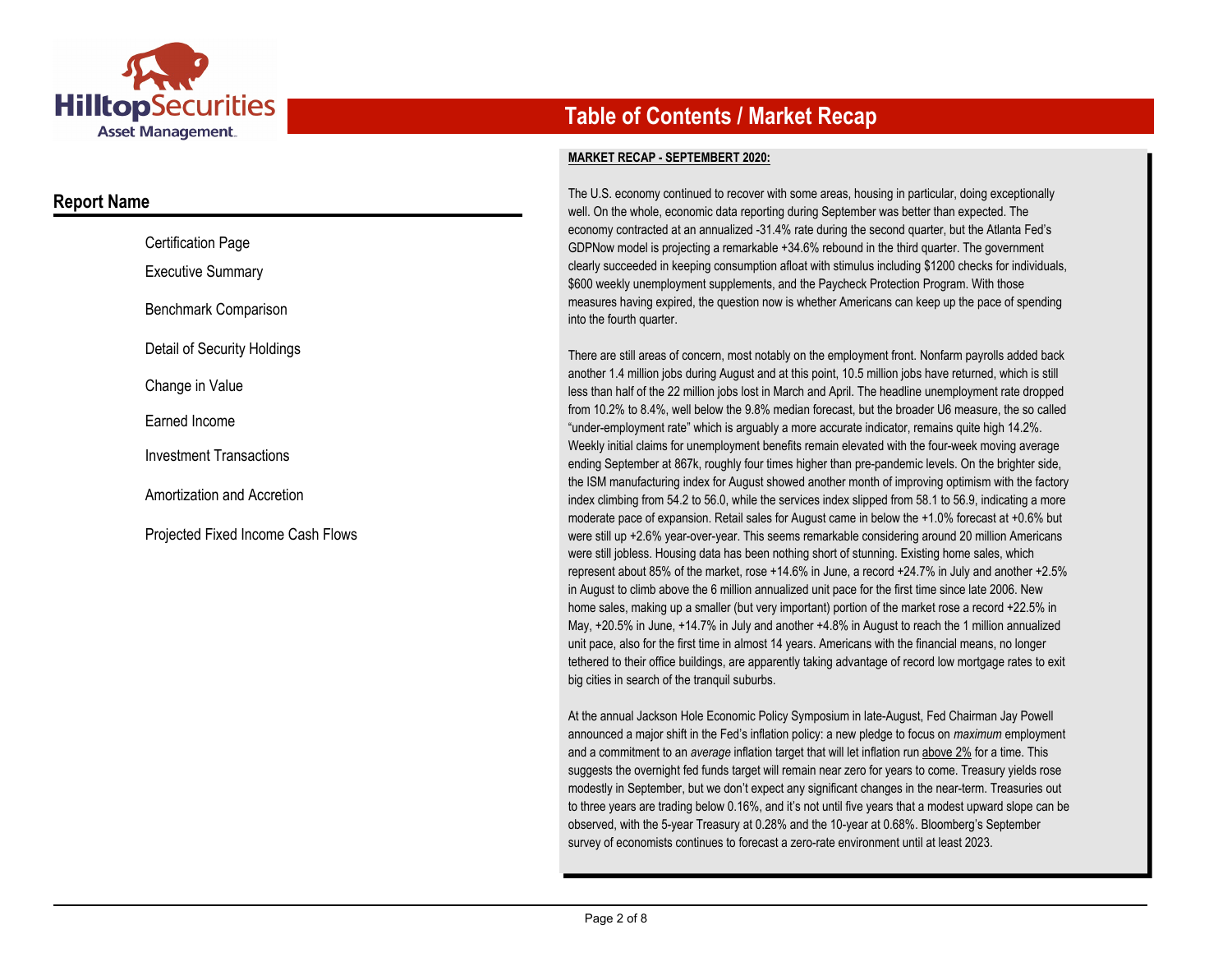

## **September 30, 2020 For the Month Ended**

This report is prepared for the **Northwest ISD** (the "Entity") in accordance with Chapter 2256 of the Texas Public Funds Investment Act ("PFIA"). Section 2256.023(a) of the PFIA states that: "Not less than quarterly, the investment officer shall prepare and submit to the governing body of the entity a written report of the investment transactions for all funds covered by this chapter for the preceding reporting period." This report is signed by the Entity's investment officers and includes the disclosures required in the PFIA. To the extent possible, market prices have been obtained from independent pricing sources.

The investment portfolio complied with the PFIA and the Entity's approved Investment Policy and Strategy throughout the period. All investment transactions made in the portfolio during this period were made on behalf of the Entity and were made in full compliance with the PFIA and the approved Investment Policy.

**Officer Names and Titles:**

Name: Brian Carter Title: Chief Financial Officer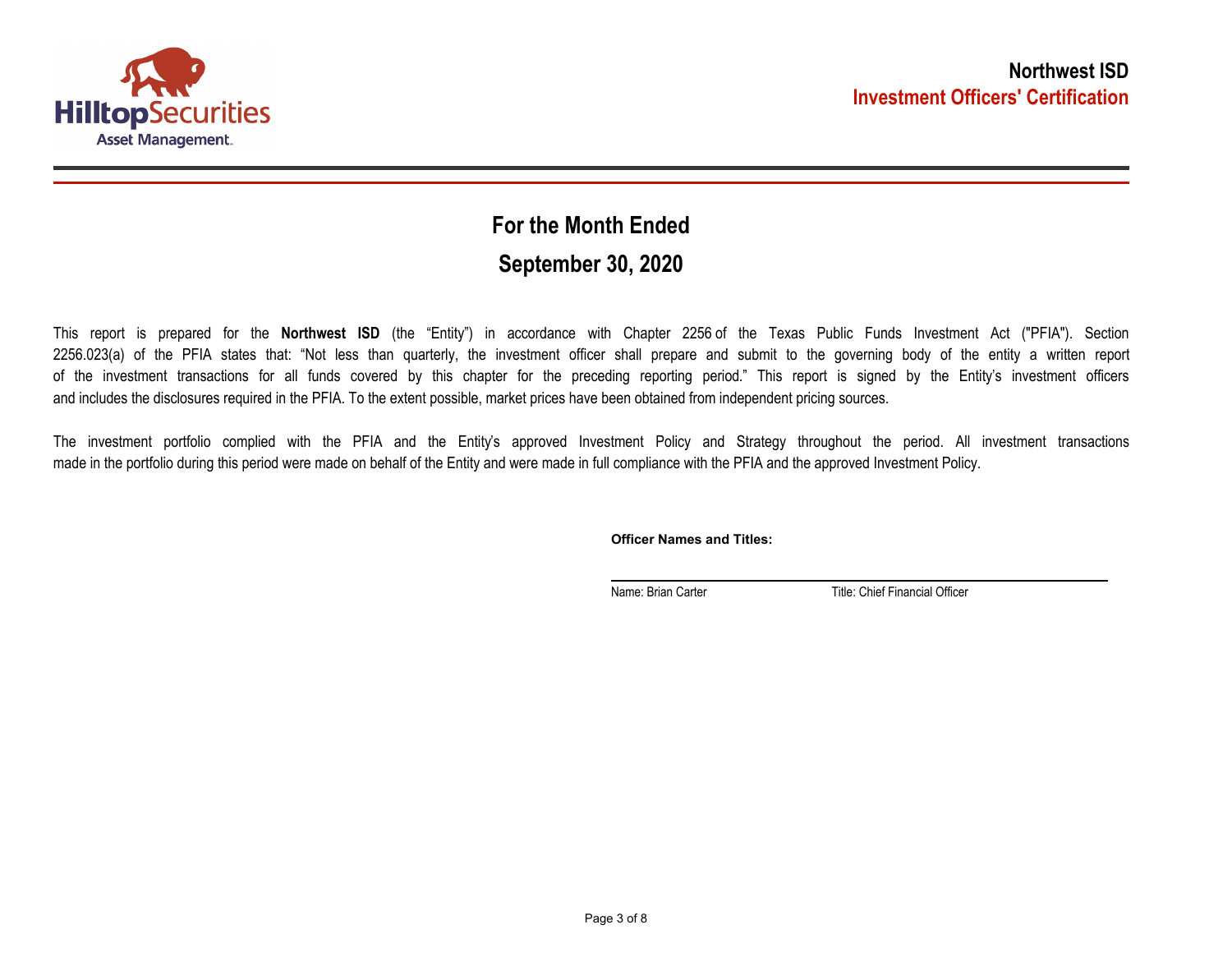



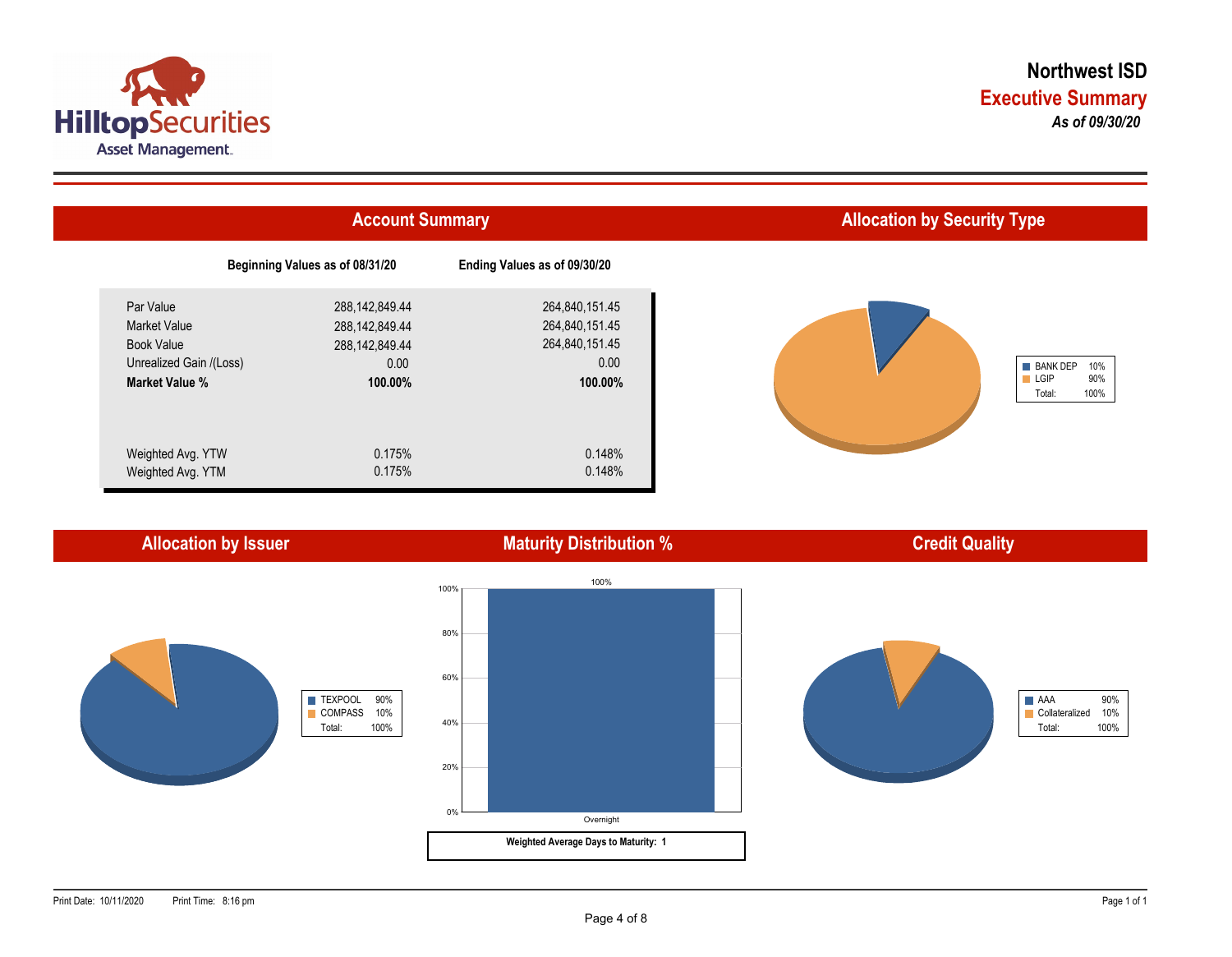



Note 1: CMT stands for Constant Maturity Treasury. This data is published in Federal Reserve Statistical Release H.15 and represents an average of all actively traded Treasury securities having that time remaining until ma standard industry benchmark for Treasury securities. The CMT benchmarks are moving averages. The 3-month CMT is the daily average for the previous 3 months, the 6-month CMT is the daily average for the previous 6 months, a 1-year and 2-year CMT's are the daily averages for the previous 12-months.

**Note 2:** Benchmark data for TexPool is the monthly average yield.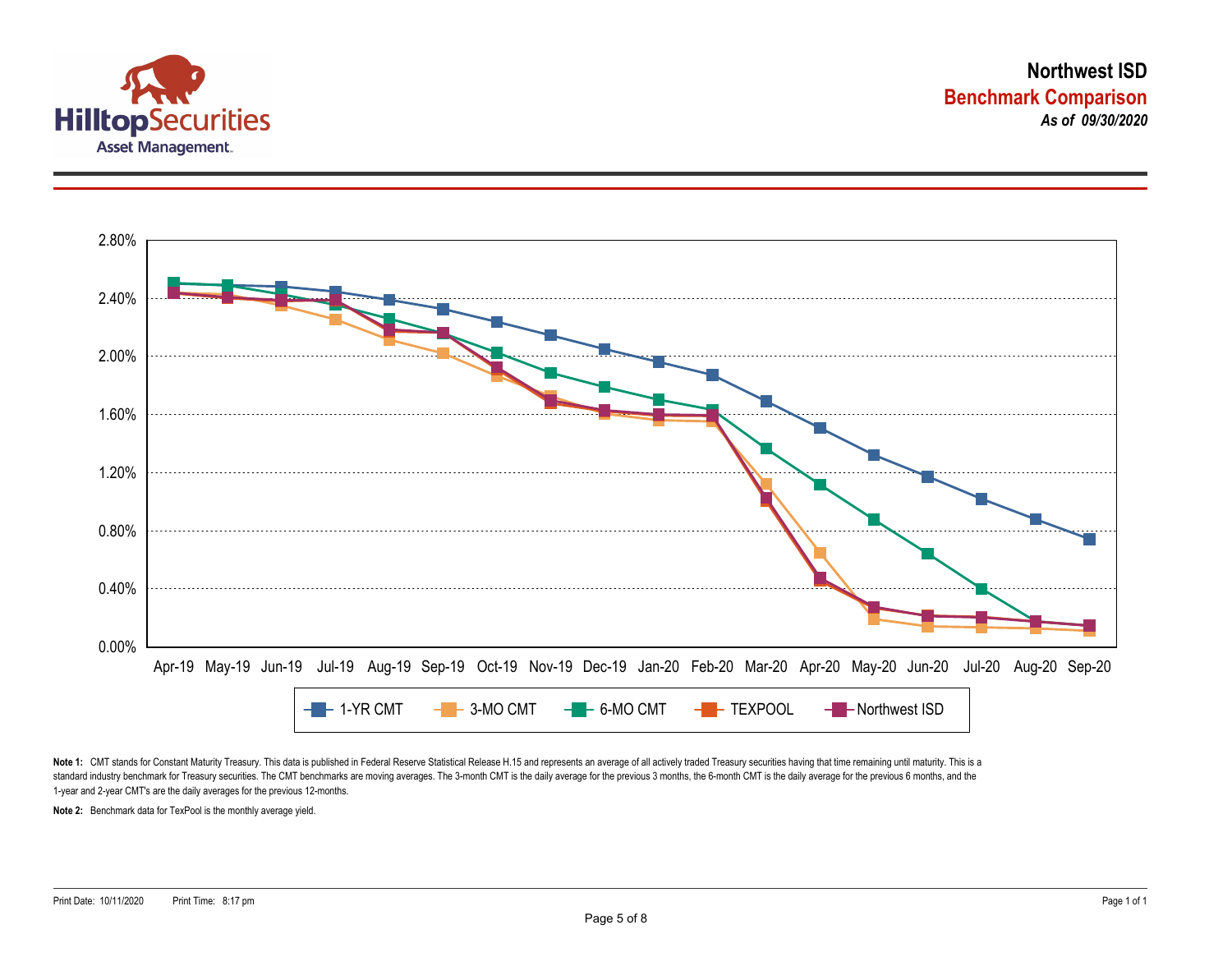

| <b>CUSIP</b>                                         | <b>Settle</b><br>Date | Sec. Type                                  | Sec. Description                                             | <b>CPN</b> | <b>Mty Date</b> | <b>Next Call</b> | <b>Call Type</b> | Par Value                                       | Purch<br>Price                | <b>Orig Cost</b>                                | <b>Book Value</b>                               | <b>Mkt</b><br>Price           | Market Value to Mty                             | Days                                   | Days<br>to Call YTM |                         | <b>YTW</b>              |
|------------------------------------------------------|-----------------------|--------------------------------------------|--------------------------------------------------------------|------------|-----------------|------------------|------------------|-------------------------------------------------|-------------------------------|-------------------------------------------------|-------------------------------------------------|-------------------------------|-------------------------------------------------|----------------------------------------|---------------------|-------------------------|-------------------------|
| <b>Activity Account</b>                              |                       |                                            |                                                              |            |                 |                  |                  |                                                 |                               |                                                 |                                                 |                               |                                                 |                                        |                     |                         |                         |
| <b>TEXPOOL</b>                                       |                       | LGIP                                       | TexPool                                                      |            |                 |                  |                  | 172,132.13                                      | 100.000                       | 172,132.13                                      | 172,132.13                                      | 100.000                       | 172,132.13                                      | $\overline{1}$                         |                     | 0.147                   | 0.147                   |
| <b>Total for Activity Account</b>                    |                       |                                            |                                                              |            |                 |                  |                  | 172,132.13                                      | 100.000                       | 172,132.13                                      | 172,132.13                                      | 100.000                       | 172,132.13                                      | $\overline{1}$                         |                     | 0.147                   | 0.147                   |
| <b>Capital Project</b>                               |                       |                                            |                                                              |            |                 |                  |                  |                                                 |                               |                                                 |                                                 |                               |                                                 |                                        |                     |                         |                         |
| <b>BBVA-NWL</b><br><b>BBVA-NWZ</b><br><b>TEXPOOL</b> |                       | <b>BANK DEP</b><br><b>BANK DEP</b><br>LGIP | <b>BBVA Compass LIBOR</b><br>BBVA Compass ZBA Int<br>TexPool |            |                 |                  |                  | 6,299,752.93<br>19,304,450.03<br>134,024,655.74 | 100.000<br>100.000<br>100.000 | 6,299,752.93<br>19,304,450.03<br>134,024,655.74 | 6,299,752.93<br>19,304,450.03<br>134,024,655.74 | 100.000<br>100.000<br>100.000 | 6,299,752.93<br>19,304,450.03<br>134,024,655.74 | $\overline{1}$<br>$\overline{1}$<br>-1 |                     | 0.111<br>0.161<br>0.147 | 0.111<br>0.161<br>0.147 |
| <b>Total for Capital Project</b>                     |                       |                                            |                                                              |            |                 |                  |                  | 159,628,858.70                                  | 100.000                       | 159,628,858.70                                  | 159,628,858.70                                  | 100.000                       | 159,628,858.70                                  | $\overline{1}$                         |                     | 0.148                   | 0.148                   |
| <b>Capital Project AFB</b>                           |                       |                                            |                                                              |            |                 |                  |                  |                                                 |                               |                                                 |                                                 |                               |                                                 |                                        |                     |                         |                         |
| <b>TEXPOOL</b>                                       |                       | LGIP                                       | <b>TexPool</b>                                               |            |                 |                  |                  | 413,525.48                                      | 100.000                       | 413,525.48                                      | 413,525.48                                      | 100.000                       | 413,525.48                                      | $\overline{1}$                         |                     | 0.147                   | 0.147                   |
| <b>Total for Capital Project AFB</b>                 |                       |                                            |                                                              |            |                 |                  |                  | 413,525.48                                      | 100.000                       | 413,525.48                                      | 413,525.48                                      | 100.000                       | 413,525.48                                      | $\overline{1}$                         |                     | 0.147                   | 0.147                   |
| <b>General Operating Fund</b>                        |                       |                                            |                                                              |            |                 |                  |                  |                                                 |                               |                                                 |                                                 |                               |                                                 |                                        |                     |                         |                         |
| <b>BBVA-NW</b><br><b>TEXPOOL</b>                     |                       | <b>BANK DEP</b><br>LGIP                    | <b>BBVA Compass MM</b><br>TexPool                            |            |                 |                  |                  | 84,983.95<br>68,582,240.62                      | 100.000<br>100.000            | 84,983.95<br>68,582,240.62                      | 84,983.95<br>68,582,240.62                      | 100.000<br>100.000            | 84,983.95<br>68,582,240.62                      | $\overline{1}$<br>-1                   |                     | 0.211<br>0.147          | 0.211<br>0.147          |
| <b>Total for General Operating Fund</b>              |                       |                                            |                                                              |            |                 |                  |                  | 68,667,224.57                                   | 100.000                       | 68,667,224.57                                   | 68,667,224.57                                   | 100.000                       | 68,667,224.57                                   | $\overline{1}$                         |                     | 0.147                   | 0.147                   |
| <b>Interest &amp; Sinking</b>                        |                       |                                            |                                                              |            |                 |                  |                  |                                                 |                               |                                                 |                                                 |                               |                                                 |                                        |                     |                         |                         |
| <b>TEXPOOL</b>                                       |                       | LGIP                                       | <b>TexPool</b>                                               |            |                 |                  |                  | 35,958,410.57                                   | 100.000                       | 35,958,410.57                                   | 35,958,410.57                                   | 100.000                       | 35,958,410.57                                   | $\overline{1}$                         |                     | 0.147                   | 0.147                   |
| <b>Total for Interest &amp; Sinking</b>              |                       |                                            |                                                              |            |                 |                  |                  | 35,958,410.57                                   | 100.000                       | 35,958,410.57                                   | 35,958,410.57                                   | 100.000                       | 35,958,410.57                                   | $\overline{1}$                         |                     | 0.147                   | 0.147                   |
| <b>Total for Northwest ISD</b>                       |                       |                                            |                                                              |            |                 |                  |                  | 264,840,151.45                                  | 100.000                       | 264,840,151.45                                  | 264,840,151.45                                  | 100.000                       | 264,840,151.45                                  |                                        |                     | 0.148                   | 0.148                   |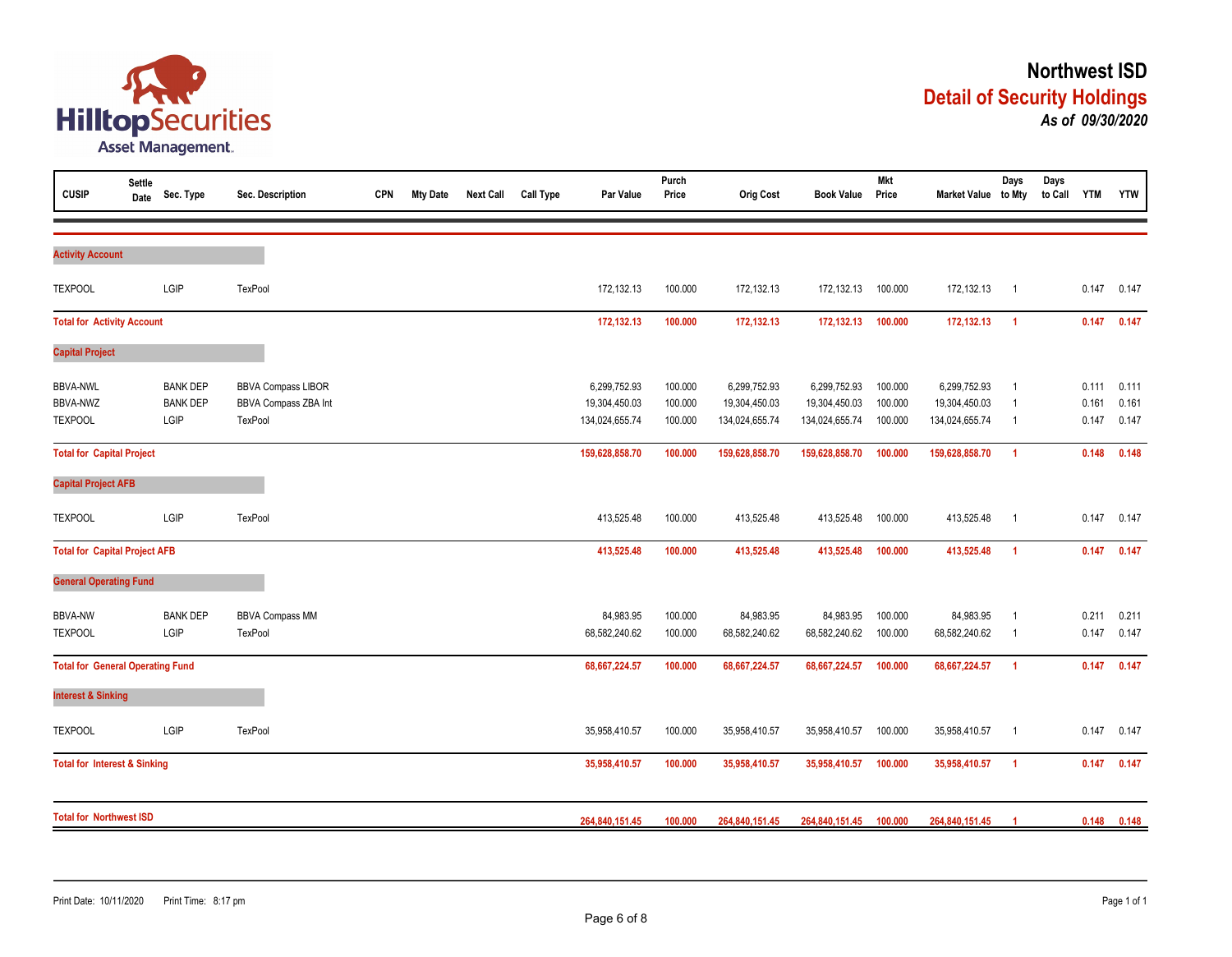

| <b>CUSIP</b>                                  | <b>Security Type</b>                       | <b>Security Description</b>                                  | 08/31/20<br><b>Book Value</b>                   | Cost of<br><b>Purchases</b> | Maturities /<br>Calls / Sales  | Amortization /<br>Accretion | Realized<br>Gain/(Loss) | 09/30/20<br><b>Book Value</b>                   | 08/31/20<br><b>Market Value</b>                 | 09/30/20<br><b>Market Value</b>                 | Change in<br><b>Mkt Value</b>        |
|-----------------------------------------------|--------------------------------------------|--------------------------------------------------------------|-------------------------------------------------|-----------------------------|--------------------------------|-----------------------------|-------------------------|-------------------------------------------------|-------------------------------------------------|-------------------------------------------------|--------------------------------------|
| <b>Activity Account</b>                       |                                            |                                                              |                                                 |                             |                                |                             |                         |                                                 |                                                 |                                                 |                                      |
| <b>TEXPOOL</b>                                | LGIP                                       | TexPool                                                      | 172,111.29                                      | 20.84                       | 0.00                           | 0.00                        | 0.00                    | 172,132.13                                      | 172,111.29                                      | 172,132.13                                      | 20.84                                |
| <b>Total for Activity Account</b>             |                                            |                                                              | 172,111.29                                      | 20.84                       | 0.00                           | 0.00                        | 0.00                    | 172,132.13                                      | 172,111.29                                      | 172,132.13                                      | 20.84                                |
| <b>Capital Project</b>                        |                                            |                                                              |                                                 |                             |                                |                             |                         |                                                 |                                                 |                                                 |                                      |
| <b>BBVA-NWL</b><br>BBVA-NWZ<br><b>TEXPOOL</b> | <b>BANK DEP</b><br><b>BANK DEP</b><br>LGIP | <b>BBVA Compass LIBOR</b><br>BBVA Compass ZBA Int<br>TexPool | 6,298,892.05<br>19,301,620.66<br>142,673,420.40 | 860.88<br>2,829.37<br>0.00  | 0.00<br>0.00<br>(8,648,764.66) | 0.00<br>0.00<br>0.00        | 0.00<br>0.00<br>0.00    | 6,299,752.93<br>19,304,450.03<br>134,024,655.74 | 6,298,892.05<br>19,301,620.66<br>142,673,420.40 | 6,299,752.93<br>19,304,450.03<br>134,024,655.74 | 860.88<br>2,829.37<br>(8,648,764.66) |
| <b>Total for Capital Project</b>              |                                            |                                                              | 168,273,933.11                                  | 3,690.25                    | (8,648,764.66)                 | 0.00                        | 0.00                    | 159,628,858.70                                  | 168,273,933.11                                  | 159,628,858.70                                  | (8,645,074.41)                       |
| <b>Capital Project AFB</b>                    |                                            |                                                              |                                                 |                             |                                |                             |                         |                                                 |                                                 |                                                 |                                      |
| <b>TEXPOOL</b>                                | LGIP                                       | TexPool                                                      | 413,475.38                                      | 50.10                       | 0.00                           | 0.00                        | 0.00                    | 413,525.48                                      | 413,475.38                                      | 413,525.48                                      | 50.10                                |
|                                               | <b>Total for Capital Project AFB</b>       |                                                              | 413,475.38                                      | 50.10                       | 0.00                           | 0.00                        | 0.00                    | 413,525.48                                      | 413,475.38                                      | 413,525.48                                      | 50.10                                |
| <b>General Operating Fund</b>                 |                                            |                                                              |                                                 |                             |                                |                             |                         |                                                 |                                                 |                                                 |                                      |
| <b>BBVA-NW</b><br><b>TEXPOOL</b>              | <b>BANK DEP</b><br>LGIP                    | <b>BBVA Compass MM</b><br>TexPool                            | 84,689.45<br>83,344,137.59                      | 294.50<br>0.00              | 0.00<br>(14, 761, 896.97)      | 0.00<br>0.00                | 0.00<br>0.00            | 84,983.95<br>68,582,240.62                      | 84,689.45<br>83,344,137.59                      | 84,983.95<br>68,582,240.62                      | 294.50<br>(14, 761, 896.97)          |
|                                               | <b>Total for General Operating Fund</b>    |                                                              | 83,428,827.04                                   | 294.50                      | (14, 761, 896.97)              | 0.00                        | 0.00                    | 68,667,224.57                                   | 83,428,827.04                                   | 68,667,224.57                                   | (14, 761, 602.47)                    |
| <b>Interest &amp; Sinking</b>                 |                                            |                                                              |                                                 |                             |                                |                             |                         |                                                 |                                                 |                                                 |                                      |
| <b>TEXPOOL</b>                                | LGIP                                       | TexPool                                                      | 35,854,502.62                                   | 103,907.95                  | 0.00                           | 0.00                        | 0.00                    | 35,958,410.57                                   | 35,854,502.62                                   | 35,958,410.57                                   | 103,907.95                           |
| <b>Total for Interest &amp; Sinking</b>       |                                            |                                                              | 35,854,502.62                                   | 103,907.95                  | 0.00                           | 0.00                        | 0.00                    | 35,958,410.57                                   | 35,854,502.62                                   | 35,958,410.57                                   | 103,907.95                           |
| <b>Total for Northwest ISD</b>                |                                            |                                                              | 288,142,849.44                                  | 107,963.64                  | (23, 410, 661.63)              | 0.00                        | 0.00                    | 264,840,151.45                                  | 288,142,849.44                                  | 264,840,151.45                                  | (23, 302, 697.99)                    |